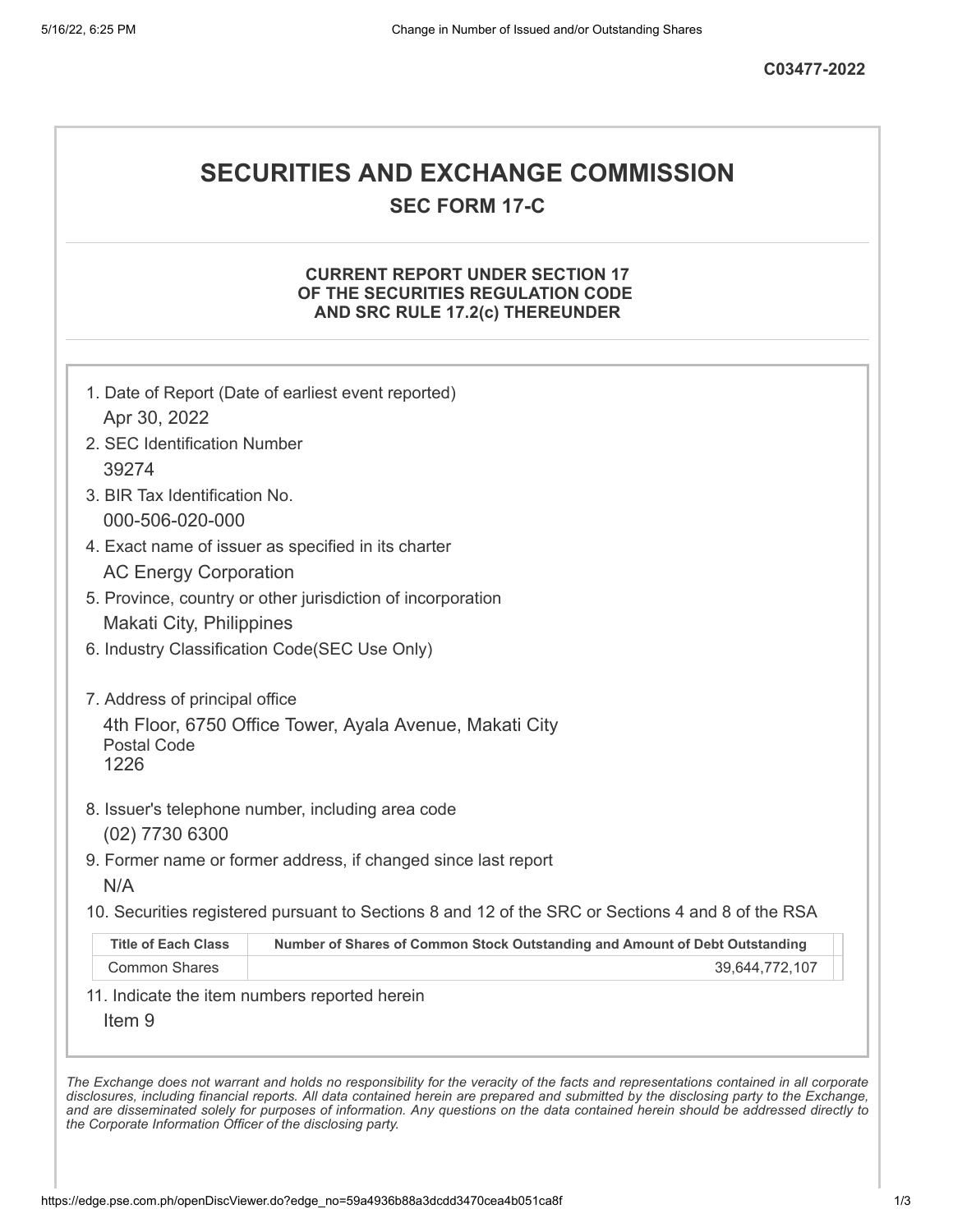5/16/22, 6:25 PM Change in Number of Issued and/or Outstanding Shares



# **PSE Disclosure Form 4-11 - Change in Number of Issued and Outstanding Shares** *References: Section 4.4 of the Revised Disclosure Rules*

## **Subject of the Disclosure**

Additional Issuance of Common Shares

#### **Background/Description of the Disclosure**

On 21 March 2022, the Company signed Subscription Agreements with the following entities for the following number of shares in the Company at a price of Php 7.871 per share, as disclosed by the Company on the same date under Report No. C01859-2022:

1. UPC Renewables Asia Pacific Holdings Pte Limited – 869,119,204

2. Anton Johannes Rohner - 61,630,796

On 22 March 2022, the Company signed Subscription Agreements with the following entities for the following number of shares in the Company at a price of Php 8.2889 per share, as disclosed by the Company on the same date under Report No. C01888-2022:

- 1. UPC Philippines Wind Partners Ltd. 19,059,423
- 2. Wind City Inc. 142,668,634
- 3. Estanyol Holdings Ltd. 153,493,200
- 4. Tenggay Holdings Ltd. 70,525,763
- 5. Alan Kerr 4,248,813

The subscribed shares above-mentioned (or a total of 1,320,745,833 common shares) were issued to the above shareholders on 18 April 2022, and have been duly recorded in the books of the Company, as confirmed by the Company's Stock Transfer Agent.

On 21 April 2022, the Company issued 8,188,097 common shares to various employees of the Company through the Employee Stock Ownership Plan.

In view of the foregoing issuance of shares, the number of the Company's issued and outstanding common shares are 39,659,272,107 and 39,644,772,107, respectively. The Company has a total of 14,500,000 treasury shares.

# **Change(s) in Number of Issued and Outstanding Shares**

#### **Issued Shares**

| <b>Type of Security /Stock Symbol</b> | <b>Before</b>  | After          |
|---------------------------------------|----------------|----------------|
| Common Shares/ACEN                    | 38.330.338.177 | 39,659,272,107 |

## **Outstanding Shares**

| <b>Type of Security /Stock Symbol</b> | Before         | After          |
|---------------------------------------|----------------|----------------|
| Common Shares/ACEN                    | 38.315.838.177 | 39.644.772.107 |

## **Other Changes, if any**

| ∣ In percent            | <b>Before</b> | <b>After</b> |
|-------------------------|---------------|--------------|
| <b>Public float</b>     | 15.75         | 18.7         |
| Foreign Ownership level | 16.25         | 26.58        |